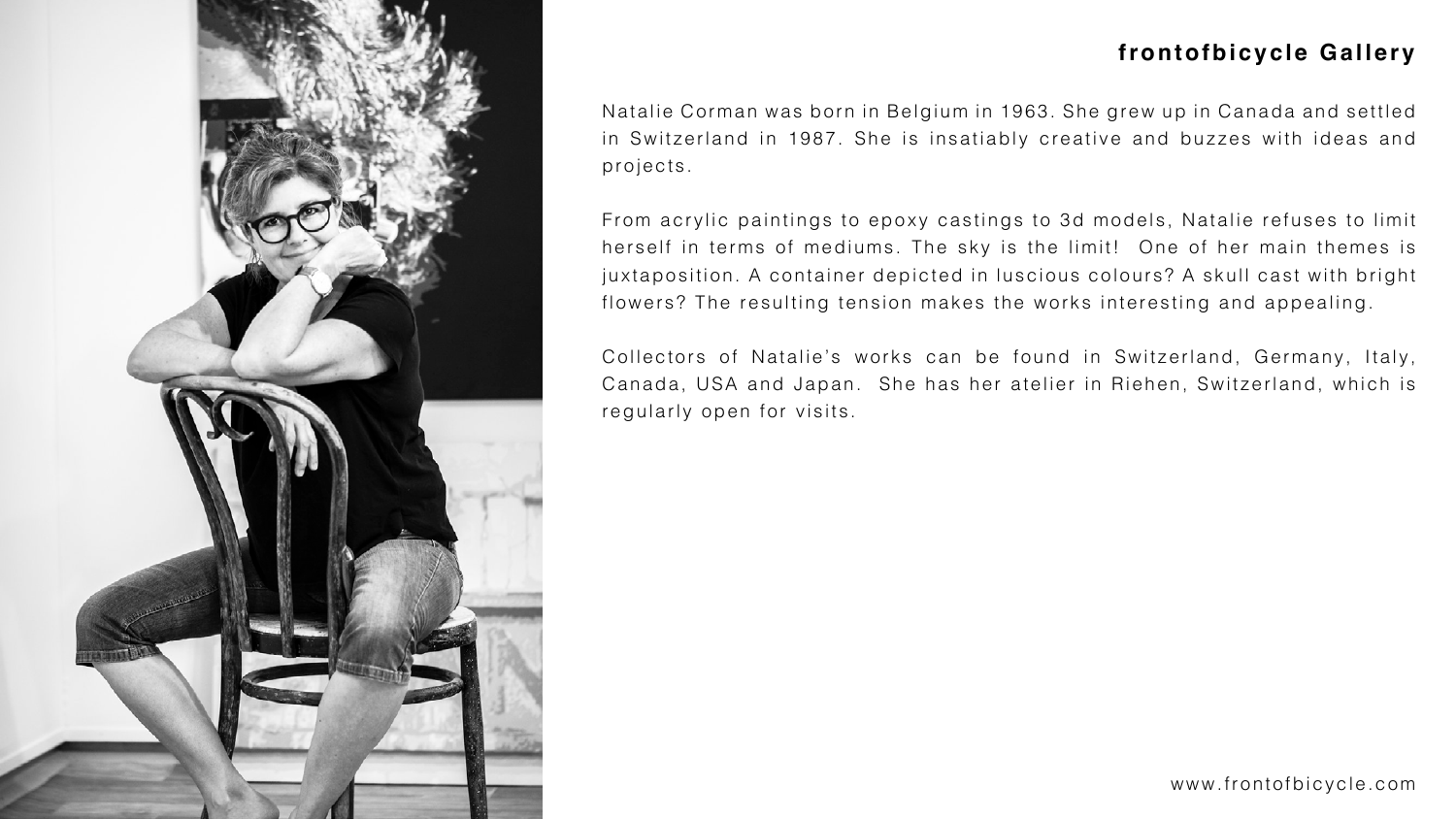

# **frontofbicycle Gallery**

Raspberry©. Natalie Corman Acrylic on Canvas 70 x 70 cm

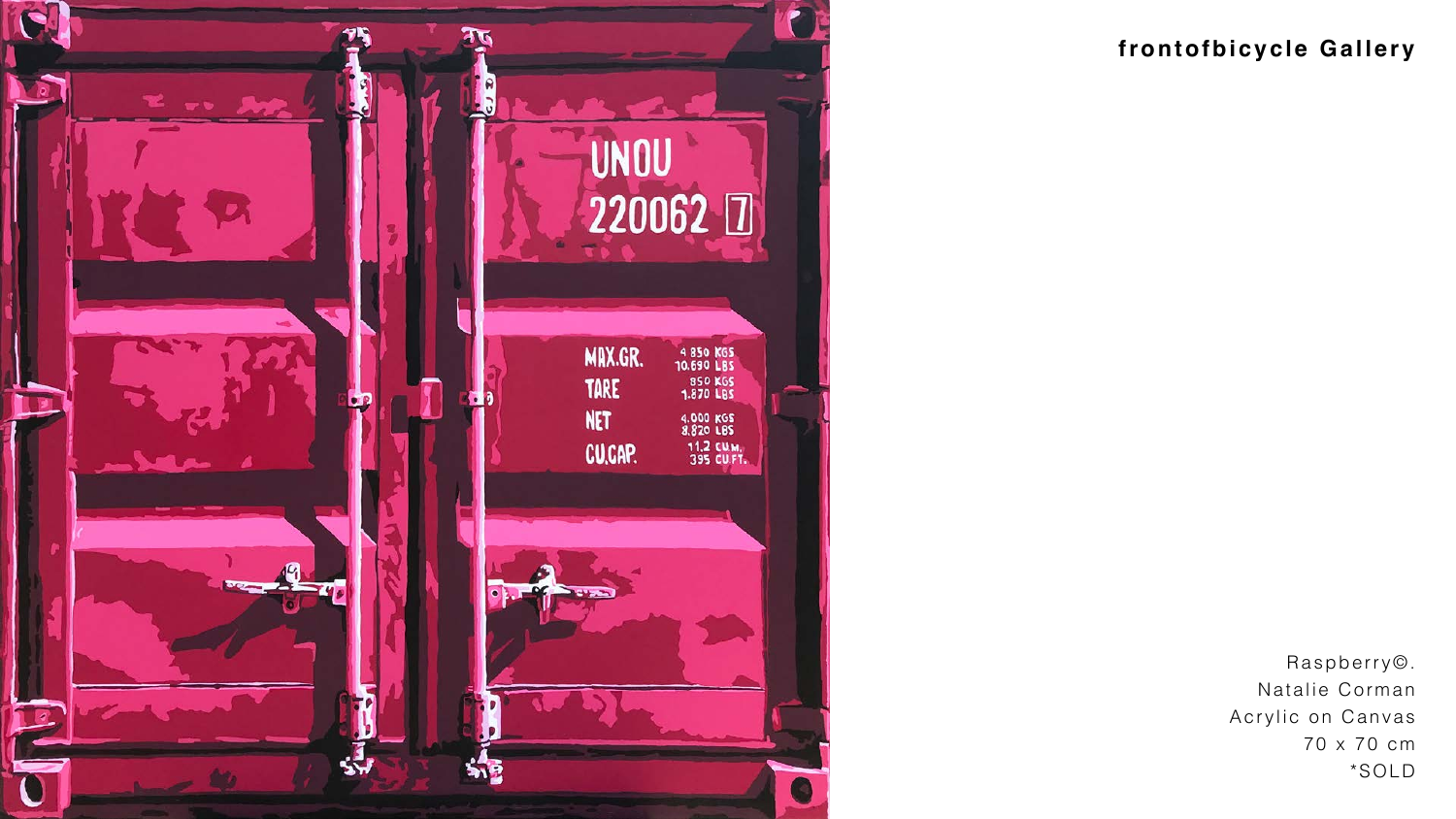

## **frontofbicycle Gallery**

Contents 3: Marijuana©. Natalie Corman Acrylic on Canvas 70 x 70 cm CHF 900.-

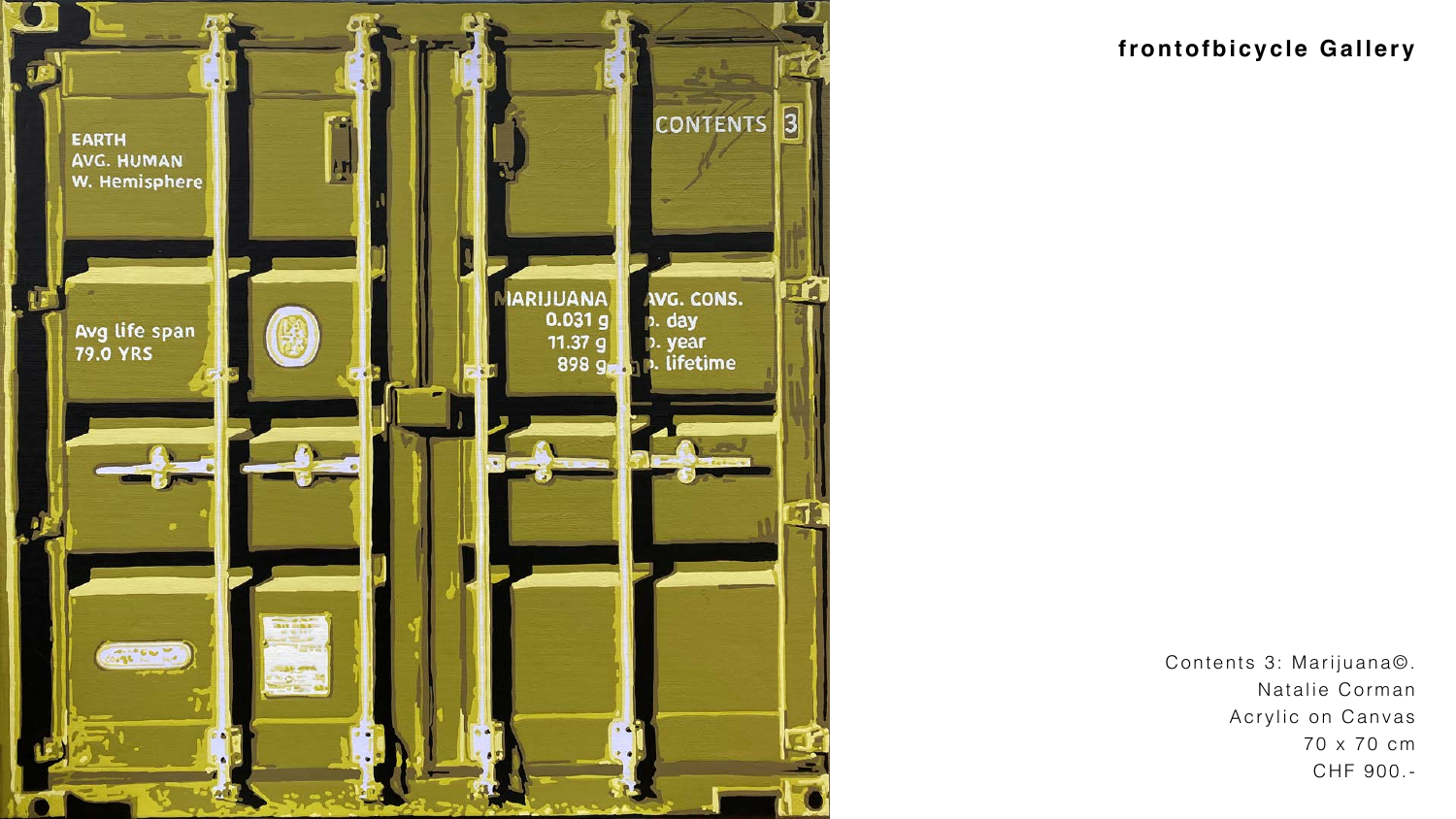#### **Exhibitions:**

2020 - frontofbicycle Gallery, Basel Art Center, Basel

- 2019 Galerie Art 333 Wädenswil
- 2019 frontofbicycle Gallery, Rheinsprung
- 2019 Galerie Fafou
- 2018 frontofbicycle Gallery, Voltahalle
- 2018 Arte Binningen
- 2018 Restaurant Roots Basel
- 2918 Tierlihuus Aarwangen
- 2018 frontofbicycle Gallery, Braswell
- 2018 Regio Art Lörrach
- 2017 frontofbicycle Gallery, Braswell Center, Basel
- 2017 Arte Binningen, Binningen
- 2017 Friends of Carina Charity, Zürich
- 2017 frontofbicycle Gallery, Pop-up Basel
- 2017 Bistro 60, Riehen
- 2017 Naturbad, Riehen
- 2017 Boss Store, Basel
- 2017 frontofbicycle Gallery, Pop-up Basel
- 2017 Biennale D'Arte Peschiera, Italy

### **frontofbicycle Gallery**